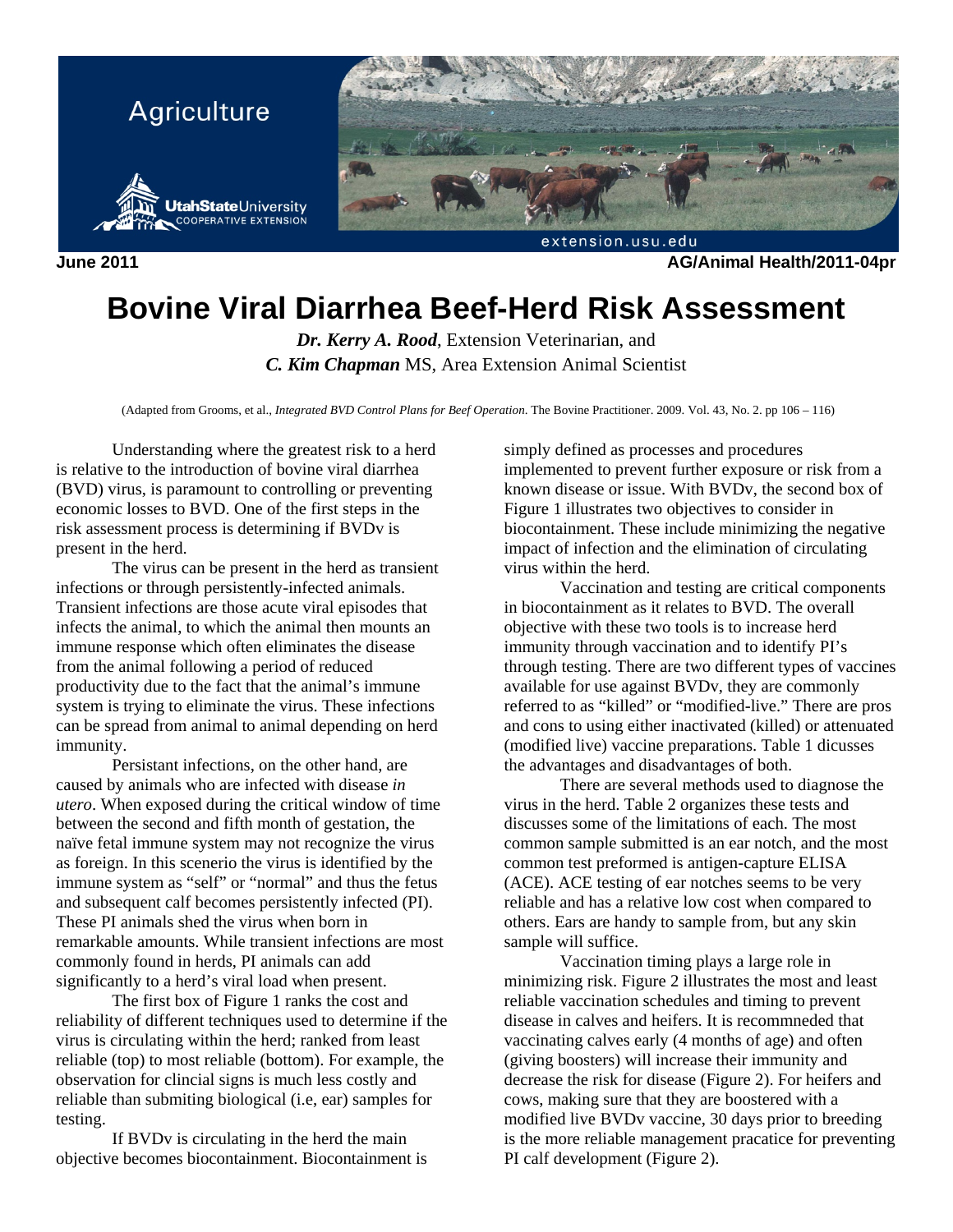### **Table 1. Different Bovine Viral Diarrhea vaccine types.**

| Vaccine type                         | Advantages                                                                                                                                                                          | Disadvantages                                                                                         | <b>Notes</b>                                                                                         |
|--------------------------------------|-------------------------------------------------------------------------------------------------------------------------------------------------------------------------------------|-------------------------------------------------------------------------------------------------------|------------------------------------------------------------------------------------------------------|
| Killed                               | • Safe in all classes<br>of cattle                                                                                                                                                  | • Shorter duration of immunity<br>• Require two doses initially<br>• May require frequent<br>boosters | • Individual doses of killed vaccine can<br>be aseptically removed from bottles<br>over time.        |
| Modified-live (MLV)<br>or attenuated | • Rapid response<br>$\bullet$ Can induce<br>immunity with a<br>single dose<br>• Broader protection<br>• Longer duration of<br>immunity<br>• Better efficacy for<br>fetal protection | • Can cause abortion<br>• Immunosuppression                                                           | • MLV vaccines must be reconstituted<br>just prior to use and then must be<br>used within two hours. |

Bulls have been proven to transmit the disease both in semen and by direct contact. Do not forget to address disease mitigation in the bulls in the herd through development of a vaccine program for them that best reduces risk (Figure 2). The best recommendation includes the use of a cytopathic modified live virus in bulls. Bulls vaccinated with non-cyctopathic vaccine have shed virus in their semen. Most U.S. common modified live BVDv vaccines contain only cyctopathic strains of BVDv.

If virus is not circulating in the herd, then biosecurity becomes very important in minimizing the risk for introduction of the virus. Figure 1 suggests the most reliable management practices for reducing the risk of BVDv introduction. Initiating all of the recommendations of biosecurity in Figure 1 should reduce or eliminate most of the risk. Testing all replacement animals and implementing a strict 21-day quarantine is the most reliable way to minimize risk. This suggestion may also be the most restrictive.

This information is intended to be used as a reference from which to start the conversation for establishing management procedures to prevent loss from BVDv. In summary, understanding the risk for

BVDv to your herd is critical to preventing, controlling, or eradicating the disease. The first step is to determine if the virus is already present in the herd. There are more reliable methods to help you determine if BVDv is present, with targeted testing being the most reliable and most costly (Figure 1). Depending on the answer to the question, "Is BVDv present?" you will either want to consider implementing principles of biocontainment (virus present) or biosecurity (virus not present) (Figure 1). Vaccination can be a good tool in minimizing the impact of BVDv in the herd or to be used in helping to prevent the development of PI animals. In general, using a modified-live virus preparation early and often (including 30 days prior to breeding in heifers) is the most reliable way to prevent PI animals (Figure 2). Remember, there are considerations to be aware of when choosing between the two types of vaccines (Table 1).

For further information concerning the prevalence of BVDv in your area, and for help in designing a vaccination/testing program for your herd, please consult your local veterinarian.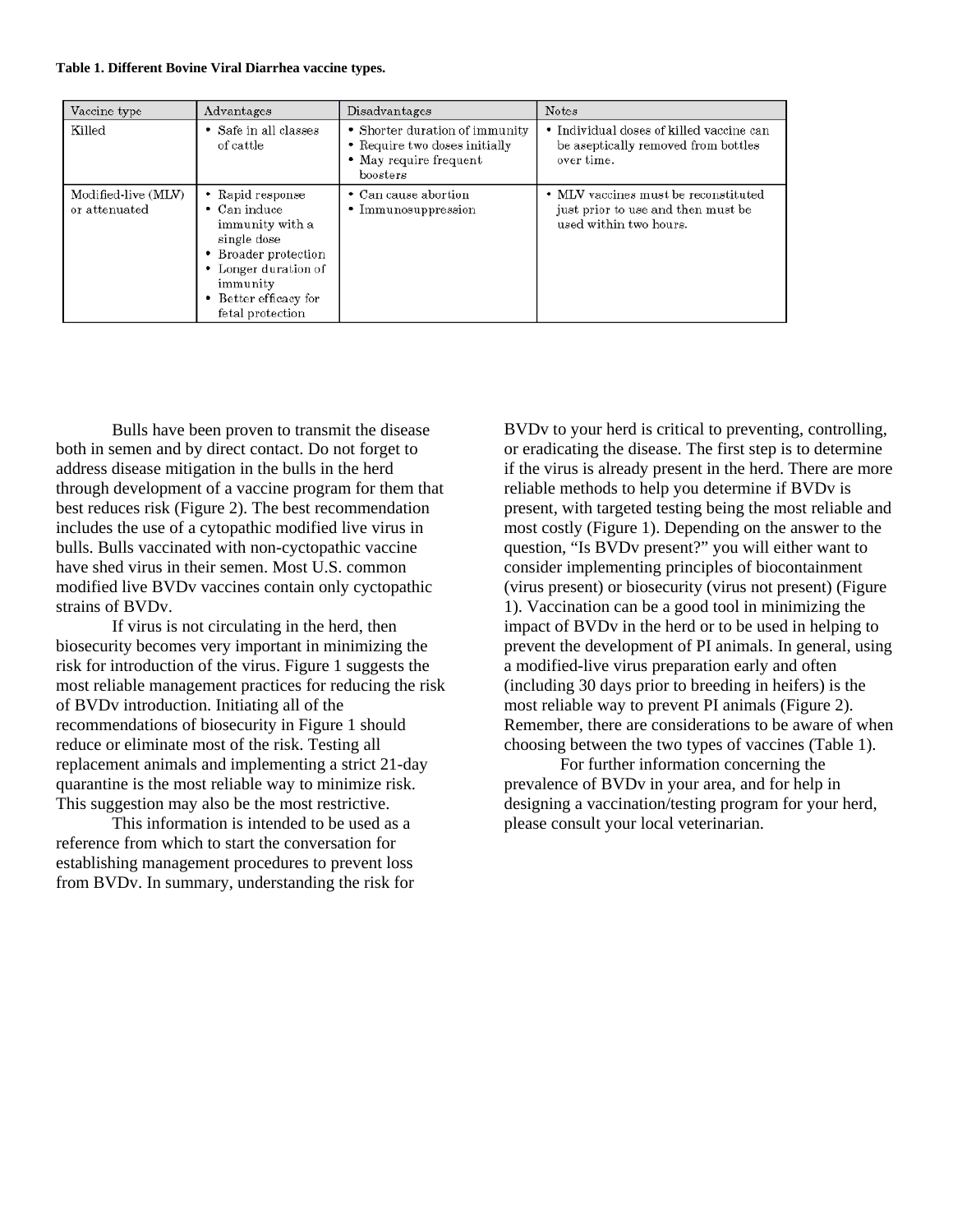# Figure 1. Is BVDV circulating in the herd?

|                                                   |        | Methods to answer the question:                                                                                                                                                                                                          |
|---------------------------------------------------|--------|------------------------------------------------------------------------------------------------------------------------------------------------------------------------------------------------------------------------------------------|
| Lowest Cost &<br><b>Least Reliable</b>            | $1 -$  | Observe for clinical signs of disease.                                                                                                                                                                                                   |
|                                                   | 2.     | Observe for clinical signs of disease. Submit samples from all aborted and<br>underweight calves for BVDV testing.                                                                                                                       |
|                                                   |        | Submit blood samples for antibody detection from unvaccinated sentinel<br>$3+2$ . animals that are $\geq 7$ months of age and have experienced close contact with<br>all other animals in the herd at least one month prior to sampling. |
|                                                   |        | 4+2. Submit ear notches from young calves for validated pooled PCR testing.                                                                                                                                                              |
|                                                   |        | 5+2. Submit ear notches from young calves for individual testing (ELISA or IHC).                                                                                                                                                         |
| <b>Highest Cost &amp;</b><br><b>Most Reliable</b> | $6+2.$ | Submit ear notches from young calves, non-calving females and bulls for<br>individual testing (ELISA or IHC).                                                                                                                            |

### Answer: BVDV is circulating in the herd.

Objective 1: Minimize the negative impact of infection = biocontainment.

|                          | 1 <sub>1</sub>                                                                                                                                                                                                | Prevent direct commingling of untested, young calves with groups of<br>pregnant females other than their lactating dams.                                                                                                                                                                      |  |  |
|--------------------------|---------------------------------------------------------------------------------------------------------------------------------------------------------------------------------------------------------------|-----------------------------------------------------------------------------------------------------------------------------------------------------------------------------------------------------------------------------------------------------------------------------------------------|--|--|
|                          | 2.                                                                                                                                                                                                            | Prevent fence line contact of untested, young calves with groups of pregnant<br>females other than their lactating dams.                                                                                                                                                                      |  |  |
|                          | 3.                                                                                                                                                                                                            | Prevent contact of imported pregnant females (< 150 days of gestation) with<br>other animals in the herd.                                                                                                                                                                                     |  |  |
|                          | <b>Objective 2:</b> Eliminate circulating virus from the herd = biocontainment.                                                                                                                               |                                                                                                                                                                                                                                                                                               |  |  |
|                          | 1.                                                                                                                                                                                                            | Before breeding cows, submit ear notches from previously untested young<br>calves, non-calving females, and bulls for individual testing (ELISA or IHC).                                                                                                                                      |  |  |
| <b>Higher Cost &amp;</b> |                                                                                                                                                                                                               | a. Submit ear notches from <i>previously untested</i> dams of all calves that tested positive.                                                                                                                                                                                                |  |  |
| <b>More Reliable</b>     |                                                                                                                                                                                                               | b. Remove all PI animals from the herd.                                                                                                                                                                                                                                                       |  |  |
|                          |                                                                                                                                                                                                               | If pregnant animals are present in the herd when the last PI animal is removed,<br>submit ear notches from all calves born within the next 12 months. Remove any<br>positive calves from the herd. Continue testing newly born calves until 12 months<br>elapse with no positive calves born. |  |  |
| Follow-up:               | Consider re-evaluation of question on a scheduled basis and consider vaccination to minimize the negative<br>impact of infection (See Figure 2). Consider options to keep herd free of BVDV (outlined below). |                                                                                                                                                                                                                                                                                               |  |  |

# Answer: RVDV is NOT circulating in the herd

| <b>THERE:</b> PYPY IS NOT CROWING IN THE HOLD.          |                                                                                                             |                                                                                                                  |  |
|---------------------------------------------------------|-------------------------------------------------------------------------------------------------------------|------------------------------------------------------------------------------------------------------------------|--|
|                                                         |                                                                                                             | Objective: Keep the herd free of BVDV = biosecurity.                                                             |  |
| <b>Least Restrictive &amp;</b><br><b>Least Reliable</b> |                                                                                                             | Observe for clinical signs of disease in imported animals before adding to                                       |  |
|                                                         | $1_{-}$                                                                                                     | the herd. Submit samples from all aborted, sick, dying and underweight                                           |  |
|                                                         |                                                                                                             | calves for BVDV testing.                                                                                         |  |
|                                                         |                                                                                                             | Prevent fence line contact of imported stocker calves with pregnant females.                                     |  |
|                                                         | 2 <sub>1</sub>                                                                                              | Import bulls, pregnant replacement heifers, and non-pregnant replacement                                         |  |
|                                                         |                                                                                                             | heifers into the herd only after a negative BVDV test.                                                           |  |
|                                                         | 3.                                                                                                          | Import stocker calves, bulls, pregnant replacement heifers, and non-                                             |  |
|                                                         |                                                                                                             | pregnant replacement heifers into the herd only after a negative BVDV test.                                      |  |
|                                                         | $\overline{4}$                                                                                              | Import stocker calves, bulls and non-pregnant replacement heifers into the                                       |  |
|                                                         |                                                                                                             | herd only after a negative BVDV test and 21-day quarantine.                                                      |  |
|                                                         |                                                                                                             | Pregnant replacement heifers can only be imported if they are quarantined during                                 |  |
|                                                         |                                                                                                             | a. pregnancy and the resulting calf is tested negative by ear notch IHC or ELISA before<br>addition to the herd. |  |
|                                                         |                                                                                                             | Import bulls and non-pregnant replacement heifers into the herd only after a                                     |  |
|                                                         | 5.                                                                                                          | negative BVDV test and 21-day quarantine.                                                                        |  |
|                                                         |                                                                                                             | Only import semen cryopreserved under guidelines established by Certified                                        |  |
|                                                         | 6.                                                                                                          | Semen Services (CSS) and embryos washed according to International                                               |  |
| <b>Most Restrictive &amp;</b><br><b>Most Reliable</b>   |                                                                                                             | Embryo Transfer Society (IETS) guidelines.                                                                       |  |
|                                                         |                                                                                                             | Consider re-evaluation of question on a scheduled basis and consider vaccination of susceptible animals to       |  |
| Follow-up:                                              | ensure that BVDV does not amplify and cause significant disease if introduced into the herd (See Figure 2). |                                                                                                                  |  |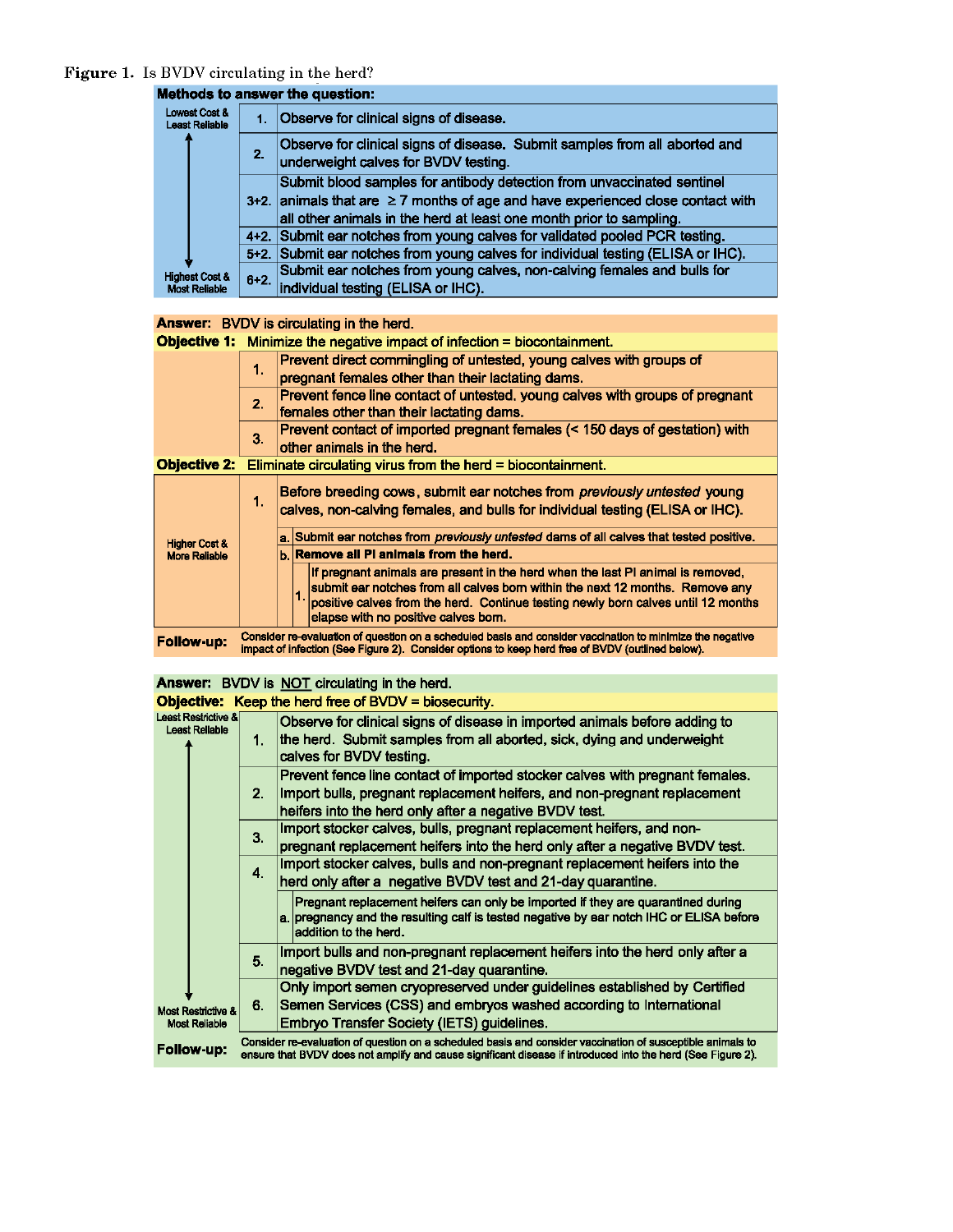## **Table 2. Summary of BVDV diagnostic tests and their uses.\***

| Diagnostic test                                                                           | Relative cost                                                           | Specimen                                                                                          | Used for                                                                        | <b>Notes</b>                                                                                                                        |
|-------------------------------------------------------------------------------------------|-------------------------------------------------------------------------|---------------------------------------------------------------------------------------------------|---------------------------------------------------------------------------------|-------------------------------------------------------------------------------------------------------------------------------------|
| Polymerase chain reaction<br>(PCR)                                                        | Low to high                                                             | Serum, whole<br>blood, tissue                                                                     | Identifying<br>persistently<br>infected (PI)<br>animals and<br>acute infections | Rapid and sensitive. Can<br>detect acute infections and<br>vaccine virus within limited<br>time frames post exposure.               |
| Polymerase chain reaction<br>(PCR)                                                        | Low to high                                                             | Skin - usually<br>taken from ear                                                                  | Identifying PIs                                                                 | Skin samples can be pooled<br>to reduce costs. Number<br>per pool depends on<br>laboratory. Rapid results.                          |
| Immunohistochemistry<br>(IHC) of skin                                                     | Low                                                                     | Skin - usually<br>taken from ear                                                                  | Identifying PIs                                                                 | Fresh or formalin-fixed<br>samples. Work closely<br>with laboratory to provide<br>preferred sample.                                 |
| Antigen-capture ELISA<br>(ACE)                                                            | Low                                                                     | Serum or skin                                                                                     | Identifying PIs                                                                 | Rapid results. Serum<br>testing may be inhibited<br>by passive immunity, thus<br>not recommended for young<br>calves.               |
| Virus isolation                                                                           | Moderate to high                                                        | Serum, whole<br>blood, tissue<br>samples - spleen,<br>lung, small<br>intestine (ileum),<br>thymus | Identifying acute<br>or persistent<br>infections                                | Gold standard test for<br>detecting BVDV; however,<br>expensive, takes a long time<br>to conduct, and requires<br>specialized labs. |
| Virus neutralization or<br>antibody ELISA                                                 | Low                                                                     | Serum                                                                                             | Identification of<br>virus exposure<br>- NOT useful for<br>detecting PIs        | Detects immune response<br>(titer) to BVDV.                                                                                         |
| Reason for testing                                                                        | Suggested diagnostic test                                               |                                                                                                   |                                                                                 |                                                                                                                                     |
| Diagnosis of acute infection<br>including:<br>• sick animals<br>dead animal<br>• abortion |                                                                         | • Virus isolation from tissues, serum or whole blood<br>• PCR from tissue, serum or whole blood   |                                                                                 |                                                                                                                                     |
| Detection of PIs in calves<br>younger than four months<br>of age                          | • PCR on pooled skin samples<br>• Skin IHC<br>· Skin ELISA              |                                                                                                   |                                                                                 |                                                                                                                                     |
| Detection of PIs in calves<br>older than four months of<br>age                            | • PCR on pooled skin samples<br>Skin IHC<br>Skin ELISA<br>• Blood ELISA |                                                                                                   |                                                                                 |                                                                                                                                     |

\*Table adapted from Larson et al, Bov Pract 39:96-100, 2005.